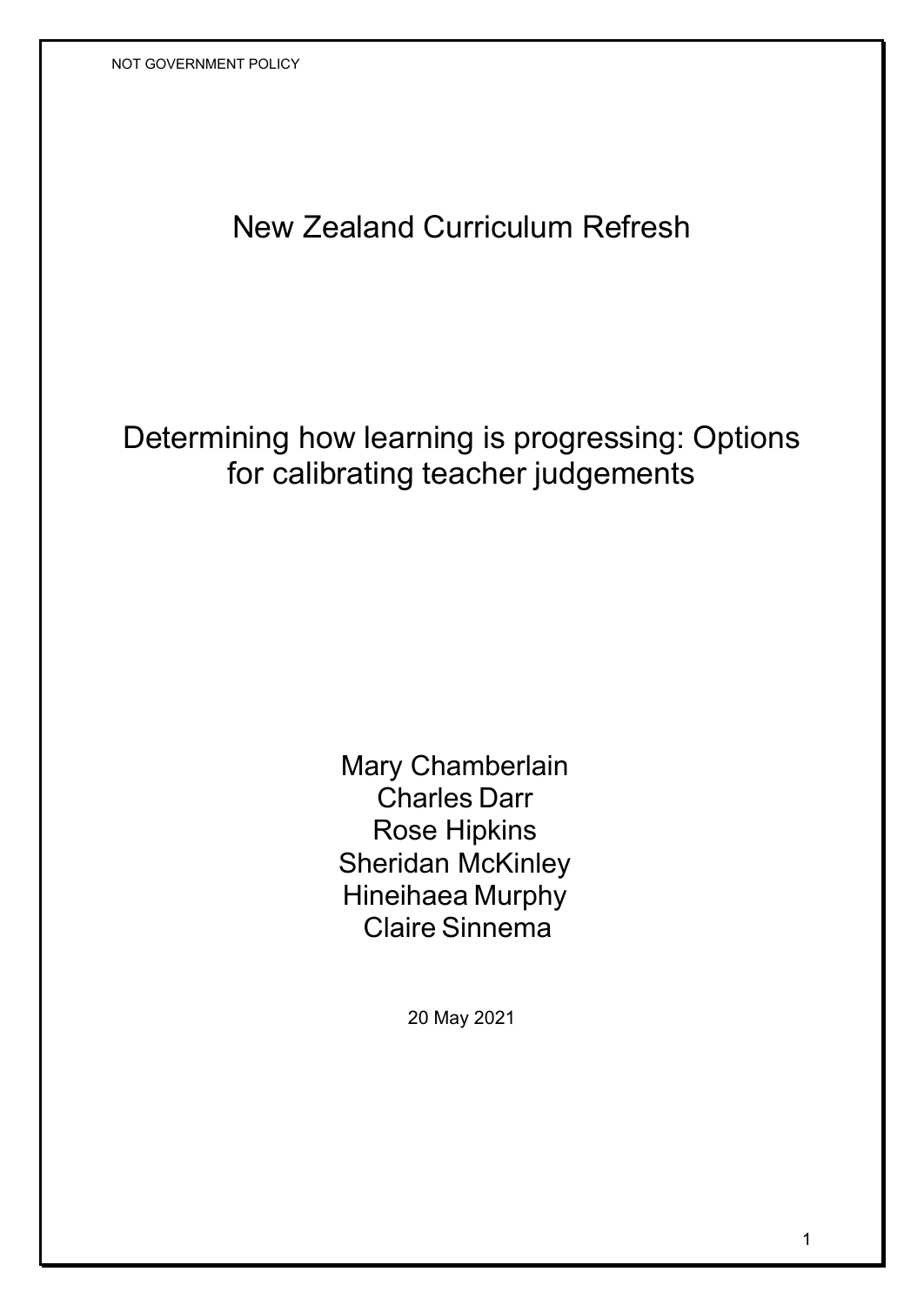## Introduction

This paper builds on an earlier paper that outlines the case for a bicultural progressionfocused curriculum. It discusses ways to support teacher, ākonga, and whānau decisionmaking about how learning is progressing. The paper also explores how to build bridges between the intentions expressed by a bicultural progression-focused curriculum, assessment, and classroom practice.

Outside the scope of this paper, but also important to consider, is how system learning is progressing. This paper does not discuss the information needed for system-level decision making such as identifying and sharing practices that are making a difference for ākonga, and investing in things that will lead to increasing excellence and equity across the system.

The paper begins by briefly describing how dependable teacher judgements and good decision making are needed to inform a system that learns**.** It considers the people who need information from teacher judgements and the implications of important principles related to the New Zealand Curriculum, assessment and aromatawai. Clear purposes and principles are critical when considering how judgements should be made and actions undertaken to support ākonga progress. The paper then describes the elements needed to support decisions about how learning is progressing in a system based on a progressionfocused curriculum. The elements include: curriculum purpose statements; waypoints; waypoint elaborations; tools to support decision-making; and opportunities to interact within a community of practice.

## Informing a system that learns

In a system that learns<sup>[1](#page-1-0)</sup> all stakeholders need information about  $a$  abonga progress and achievement (see Appendix 1). Ākonga need to see their growth and look forward to their next steps. Whānau and iwi want to know how their children are doing in the things they see as important. Teachers, school leaders, and policy makers need to make good, defensible decisions about the actions they should take to support ākonga learning and progress.

It is critical that all processes used to generate progress and achievement information for reporting and decision making purposes are guided by appropriate principles. This is especially true when the information is shared across contexts. The paramount principle is a commitment to the progress, mana, and well-being of ākonga.

Table 1 outlines some principles for making judgements and decisions that support future progress. It foregrounds Aromatawai[2](#page-1-1) by setting out the four key principles of *Rukuhia Rarangahia* [3](#page-1-2). It also brings a judgement-making/decision-making lens to the curriculum principles first set out in the 2007 NZC, by outlining what these principles mean in the context of making judgements about ākonga progress.

<span id="page-1-0"></span> $1$  Improving equity and excellence in an education system that serves and grows diverse learners is a 'wicked' problem; complex, important, and enduring. The Curriculum Progress and Achievement Ministerial Advisory Group proposed addressing this problem through becoming a 'system that learns'.

<span id="page-1-1"></span><sup>2</sup> Aromatawai is derived from, and builds on our early childhood curriculum, *Te Whāriki: He whāriki mātauranga mō ngā mokopuna o Aotearoa* (Te Whāriki). Aromatawai supports and upholds a bicultural approach to our national curriculum. While it was developed for the Māori-medium education context, the principles of aromatawai can also benefit English-medium education.

<span id="page-1-2"></span><sup>3</sup> Ministry of Education. (2014). Rukuhia Rarangahia - Aromatawai position paper. Wellington: Ministry of Education.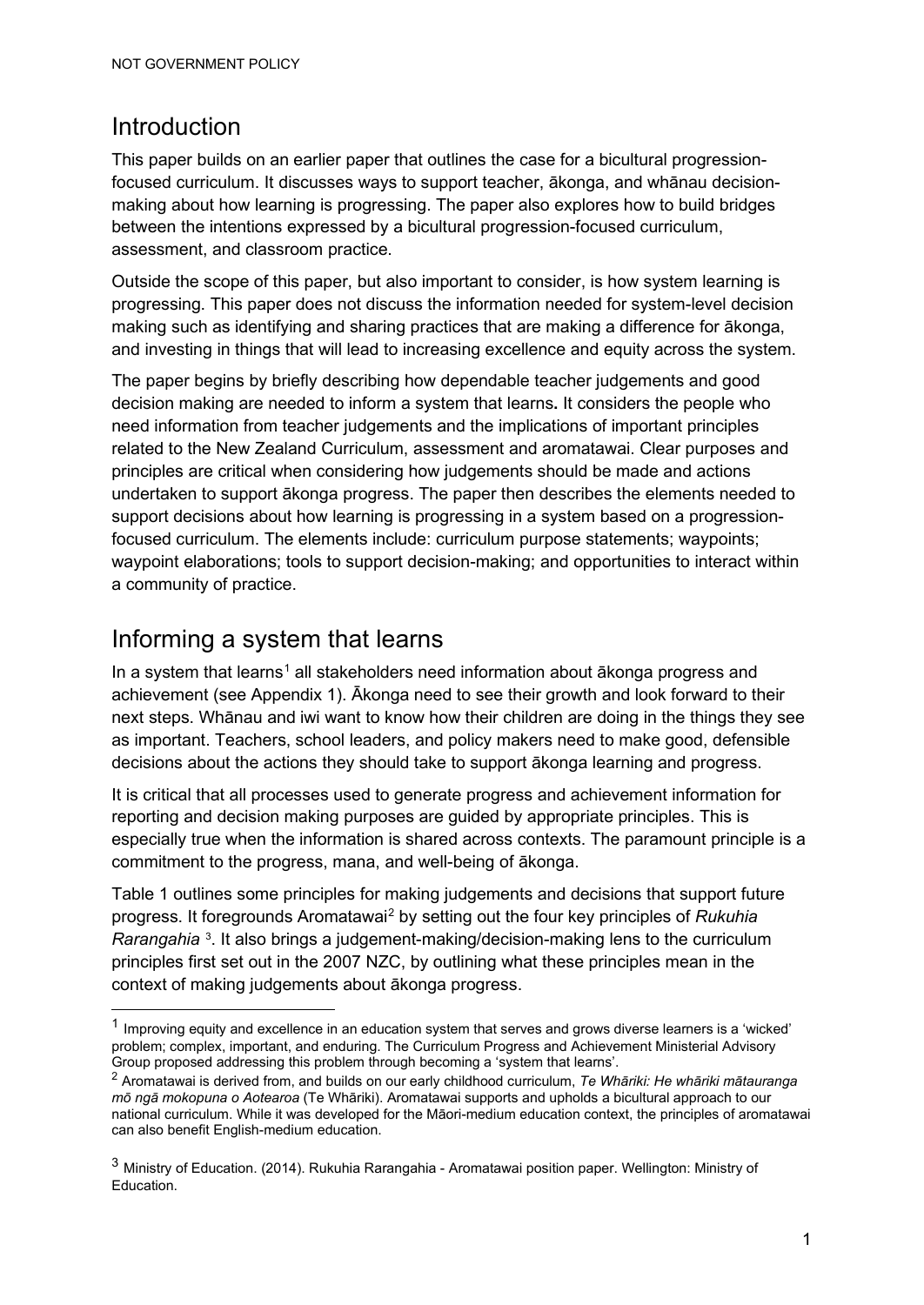#### Table 1. Principles for making judgements to inform decision making

Me pēhea koe e mōhio ai ki te teitei o te kahikatea mehemea ka poroa e koe? How do we know how tall the kahikatea will grow if we cut it down?

<span id="page-2-0"></span>

| <b>Aromatawai Principles</b>                                                                                                                                                                                                                                                                                                                                                 | Implications of the Aromatawai <sup>4</sup> principles for decision-making                                                                                                                                                                                                                                                                                                                                                                                                                                              | <b>Implications</b> of the NZC principles for judgements for decision making                                                                                                                                                                                                                                                                                                                                            | <b>NZC Principles</b>                                          |
|------------------------------------------------------------------------------------------------------------------------------------------------------------------------------------------------------------------------------------------------------------------------------------------------------------------------------------------------------------------------------|-------------------------------------------------------------------------------------------------------------------------------------------------------------------------------------------------------------------------------------------------------------------------------------------------------------------------------------------------------------------------------------------------------------------------------------------------------------------------------------------------------------------------|-------------------------------------------------------------------------------------------------------------------------------------------------------------------------------------------------------------------------------------------------------------------------------------------------------------------------------------------------------------------------------------------------------------------------|----------------------------------------------------------------|
| NZC Principle 1: Treaty of Waitangi. Judgements and decisions should be made in ways that reflect matauranga Maori, the well-known '3Ps' (partnership, protection, participation) and an expanded set of<br>principles derived from The Waitangi Tribunal such as the duty to act reasonably, honourably, and in good faith; reciprocity; and mutual benefit. <sup>[3]</sup> |                                                                                                                                                                                                                                                                                                                                                                                                                                                                                                                         |                                                                                                                                                                                                                                                                                                                                                                                                                         |                                                                |
| Mana mokopuna -<br><b>Education that is</b><br>mokopuna-centred.                                                                                                                                                                                                                                                                                                             | Judgements and decisions need to reflect the ways of knowing, doing and being<br>that ākonga bring with them including their experiences, talents, knowledge, and<br>skills.<br>Judgements and decisions need to reflect ākonga needs, interests and aspirations.<br>Approaches need to support ākonga to make judgements and decisions about their<br>own learning, where they are at, and where to next.                                                                                                              | Judgements about progress need to be conveyed in ways that are<br>clear and relevant to the range of people in the community that sit<br>around learners.<br>Decisions need to be made together with all of those who care for the<br>progress of ākonga.                                                                                                                                                               | Principle 2: Community<br>engagement<br>Principle 3: Coherence |
| Rangatiratanga-<br><b>Education that is</b><br>unique to the individual.                                                                                                                                                                                                                                                                                                     | Judgements and decisions need to lead kaiako to shape learning experiences and<br>opportunities that foster the unique and natural talents of ākonga, capture their<br>potential and encourage their participation in learning.                                                                                                                                                                                                                                                                                         | Judgments need to be made together with learners so there are<br>shared a view of how to move forward in their learning<br>Judgements and decisions need to support akonga to be and become<br>the people they are capable of being and aspire to be.<br>Decisions should support progress that weaves together knowledge,<br>skills and dispositions.                                                                  | Principle 4: Learning to<br>learn<br>Principle 5: Future focus |
| Toitū te mana -<br><b>Education that affirms</b><br>whānau, hapū and iwi.                                                                                                                                                                                                                                                                                                    | Mātauranga Māori needs to be positioned with status in the judgements and<br>decisions made in relation to each learning area.<br>Whānau, hapū and iwi need to be contributors to and participants in judgements<br>and decisions about what is being learnt, how it is taught, who teaches it, and how<br>we know when it has been learnt.<br>Judgements and decisions need to take account of the unique tuakiritanga: identity,<br>reo: language, ahurea: culture of the whanau, hapū, and iwi that akonga are from. | Principle 6:<br>Judgement and decision making processes need to reflect<br>mātauranga Māori.<br><b>Cultural diversity</b><br>Judgement and decision making processes need to reflect the diverse<br>traditions of ākonga.<br>Judgements need to be supportive of learners' progress while holding<br>tight to high expectations for excellence for learners and for the<br>Principle 7: High<br>expectations<br>system. |                                                                |
| Whanaungatanga -<br><b>Education that values</b><br>whanaungatanga.                                                                                                                                                                                                                                                                                                          | Relationships between kaiako, ākonga, and whānau need to be used to support<br>commitments to student progress and development.<br>Nurturing of relationships needs to be given the importance it deserves given the<br>role of relationships in processes of judgement and decision making.                                                                                                                                                                                                                            | Judgements and decisions need to be non-sexist, non-racist, and non-<br>discriminatory. They should recognise and affirm all students'<br>identities, languages, abilities, and talents and ensure that their<br>learning needs are addressed.                                                                                                                                                                          | Principle 8: Inclusion                                         |
| <b>Core assessment principles</b>                                                                                                                                                                                                                                                                                                                                            |                                                                                                                                                                                                                                                                                                                                                                                                                                                                                                                         |                                                                                                                                                                                                                                                                                                                                                                                                                         |                                                                |
| <b>Reliability</b><br>Assessment decisions that are made in different contexts should be comparable and consistent.<br>Judgments should be made using frameworks and tools which assess or measure learning consistently.<br>Processes to develop shared understandings of progress should support consistency between teachers.                                             |                                                                                                                                                                                                                                                                                                                                                                                                                                                                                                                         | <b>Validity</b><br>Judgements should be:<br>clearly linked to significant learning, reflect real world contexts and be defensible.<br>made using frameworks and tools that clearly measure the significant learning they are<br>supposed to measure.                                                                                                                                                                    |                                                                |

<sup>4</sup> Aromatawai serves two purposes: 1. to determine how well students are learning; 2. to determine how well the school is supporting community aspirations. Aromatawai directs attention to: Māori values, beliefs and aspirations; meaningful learning and assessment experiences that Māori learners can engage with; the distinct body of knowledge and awareness held by Māori (reo: language, ahurea: culture, tuakiritanga: identity); and the kinds of success valued by whānau, hapū and iwi. The principles are derived from Matauranga Māori.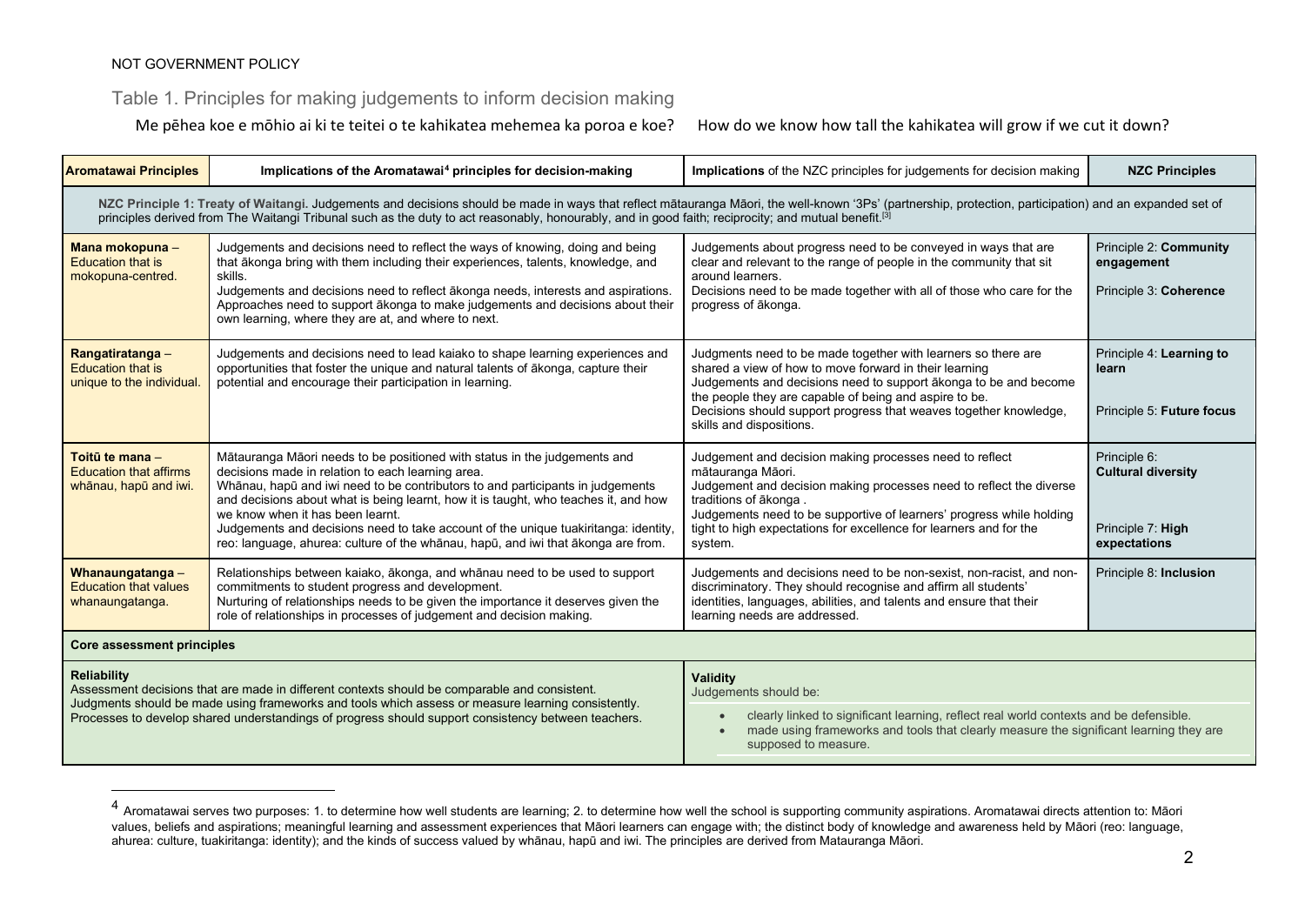Note: These principles preclude the use of approaches such as the high-stakes testing regimes used in some jurisdictions.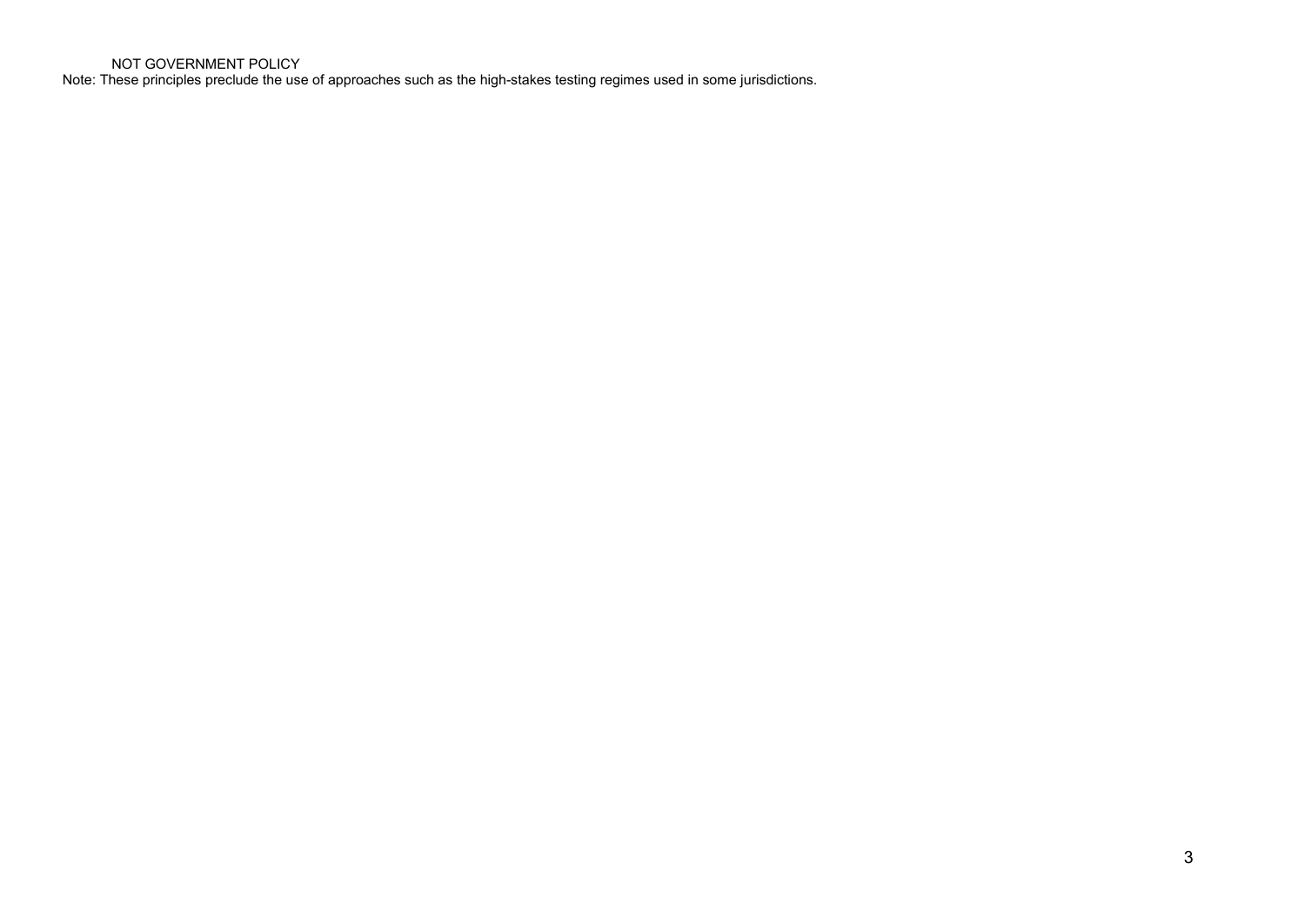# What helps teachers make dependable judgements about ākonga progress?

In a progress-focused curriculum, judgements about the following are key:

- the progress and pace of learning
- the impact of actions designed to promote learning
- what feedback is appropriate
- where learning can go next
- likely processes supporting next learning steps.

Teachers are well-placed to recognise and respond to the rich learning described by the proposed curriculum and to make and apply judgements about learning and progress in ways that support ākonga. However, the complexities involved in making dependable judgements—that is, judgements that are trusted and useful across contexts— should not be underestimated. It takes effort and access to appropriate resources for teachers to develop the shared understandings these judgments require.

It is important to highlight that these complexities are heightened when the judgements involve ākonga who are transitioning from Māori medium to English medium and vice versa or who are second-language learners. When ākonga transition between different language contexts they bring with them understandings, knowledge, and capabilities in the language they have learnt them in. Ākonga need to be given opportunities to demonstrate what they understand, know, and can do in that language, or be provided with scaffolding to support the transfer of what they understand, know, and can do into the other language. When making judgements about ākonga who have been learning in te reo Māori or languages other than English, school leaders and teachers need to know how to design appropriate opportunities for ākonga to demonstrate their learning and progress.

The decisions teachers make about progress and achievement will be more dependable when they are calibrated with the support of a strong decision infrastructure. A carefully designed decision infrastructure will enable teachers to keep sight of and develop shared understandings about the overall purposes for learning and the multifaceted elements that make up the waypoints at each learning phase.

The proposed curriculum sets the foundation for decision-making by providing purpose for learning and waypoint statements. These provide important "anchor points" that help teachers to calibrate their understandings and interpretations of what constitutes quality and progression against a national viewpoint. In other words, they provide a vital reference point with a description and vocabulary to frame what progression looks like.

We propose that the framing provided by the mata/purpose statements and waypoints in the refreshed curriculum are supported by three additional elements: waypoint elaborations, tools and resources for informing decision making, and opportunities to interact with a community of practice. Together, these elements will provide an effective infrastructure for robust decision making that is supported by well calibrated teacher judgements. Our proposed judgement and decision making infrastructure is set out in Table 2.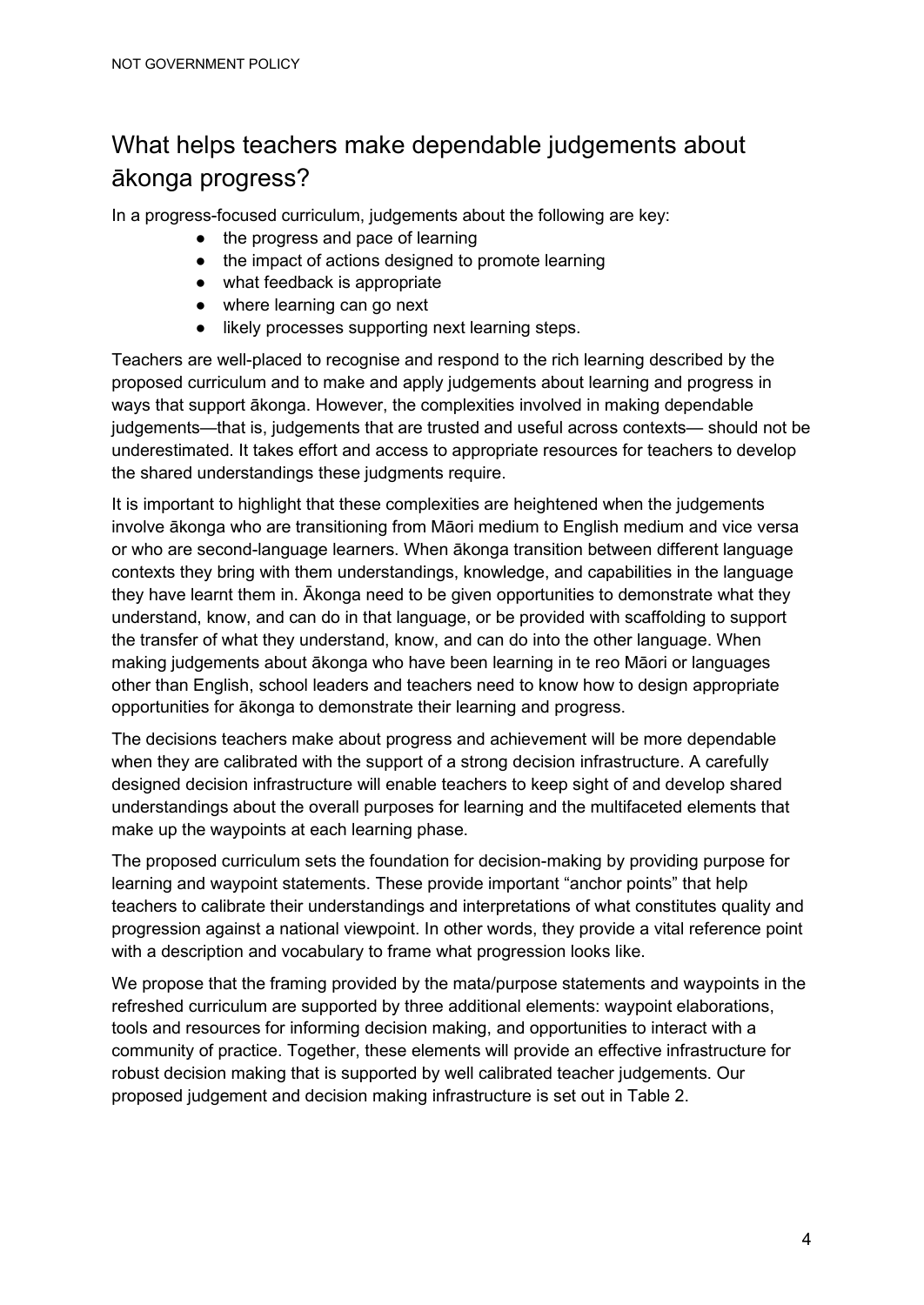| Proposed curriculum<br>elements | Purpose statements and learning area essence statements |
|---------------------------------|---------------------------------------------------------|
|                                 | Waypoints                                               |
| Recommended additional          | Waypoint elaborations                                   |
| elements                        | Tools for informing decision making                     |
|                                 | Communities of practice                                 |

#### Table 2: The elements of a decision-making infrastructure

Each of these elements is discussed in what follows. The focus is on how each element contributes to judgement and decision-making that looks forward and that is explicitly focused on supporting student progress.

# A decision-making infrastructure

#### 1. Purpose statements, learning area essence statements, and waypoints

As noted above, the proposed curriculum itself will form a critical resource for calibrating decision-making by orienting teachers to the learning that cannot be left to chance and linking this coherently across phases of learning from year 1 to year 13. The purpose statements, learning area essence statements, and waypoints<sup>[5](#page-5-0)</sup> for each phase will provide a high level description of progression by signalling:

- progressively broader and deeper understanding and more complex and ambiguous contexts
- progressively more refined and sophisticated use of competencies and inquiry processes
- important connections and the application and transfer of new learning.

By themselves, these curriculum resources will not solve the problem of how to support teachers to make dependable judgements about the extent to which a child is progressing across the whole curriculum, and in all of the areas that really matter. We believe this requires the additional elements of the infrastructure that follows.

#### 2. Waypoint elaborations

The waypoints in the proposed curriculum build on the purpose statements and describe progression in each learning area using a relatively broad 'grain size'. That is, they provide high level descriptions of progress. They describe changes that occur over relatively long periods (two or more years). Although waypoints will serve as a basis for many key decisions, they will be more limited in terms of informing day-to-day decisions about ākonga learning or for tracking progress. To provide a stronger support for decision-making about learning and progress, the purpose statements and waypoints in the curriculum need to be further elaborated.

<span id="page-5-0"></span><sup>5</sup> See Part 6 of the Progressions Paper for an explanation of these proposed curriculum structures and the way they relate to each other.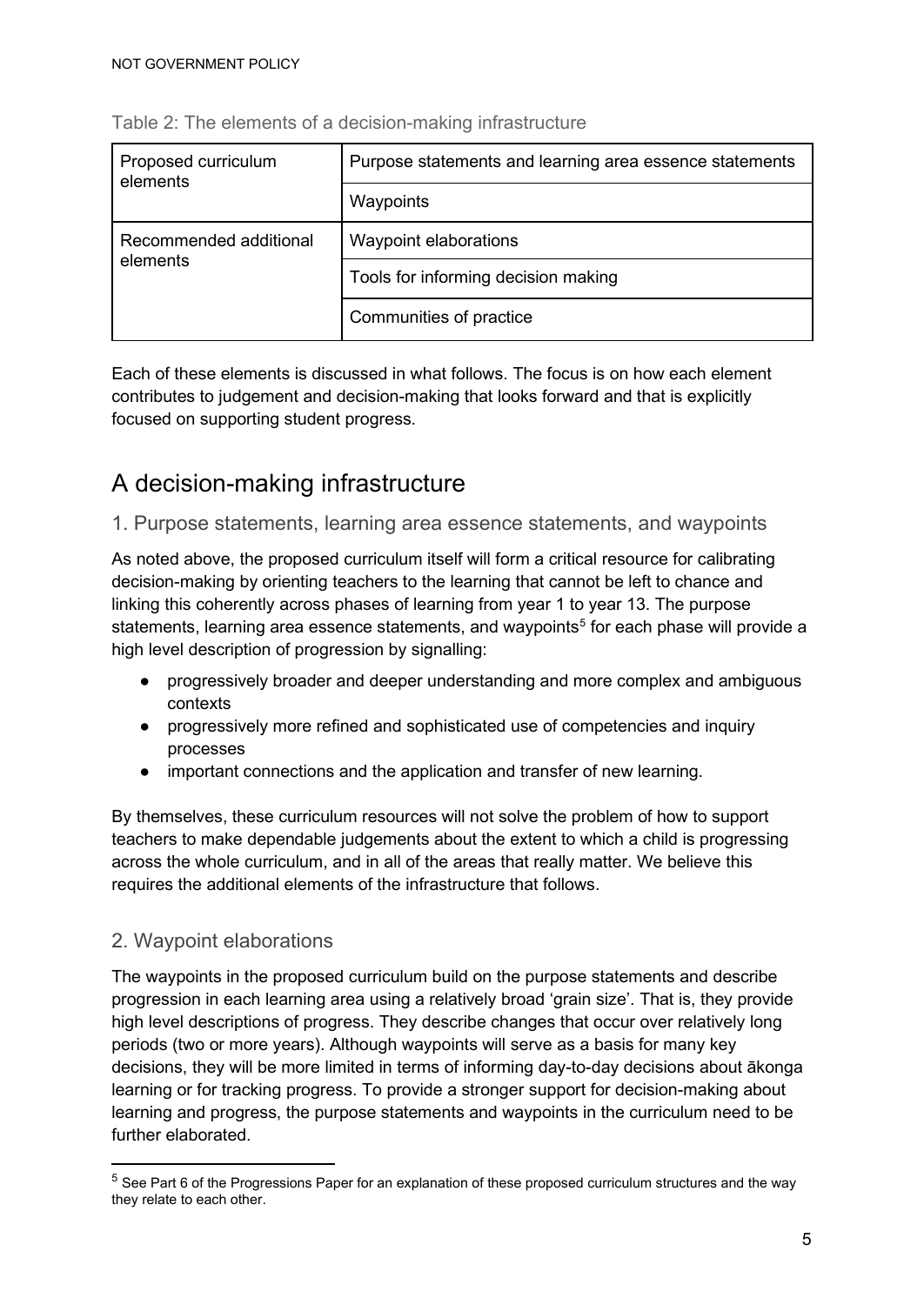Elaborated information about each waypoint (waypoint elaborations) would provide important detail about how the aspirations described by purpose statements and waypoints emerge and develop as ākonga engage in rich opportunities to learn. In doing this, they would help teachers to develop a common understanding of how to frame judgements and support them as curriculum builders.

We see these elaborations as either being part of the national curriculum or being shared with schools nationally as 'strong guidance'. We provide three options for what these elaborations could contain:

- 1. Written descriptions of progress
- 2. Indicators
- 3. Annotated exemplars.

These options could be used in combination or separately.

The first option involves using written descriptions of progress to provide a holistic sense of what it means for ākonga to develop the elements expressed by each waypoint. Starting at an emergent level, the first parts of the description would describe ākonga who have begun to work with the new ideas that are critical aspects of the knowledge and capabilities described by the waypoint. Later parts of the description would describe ākonga who showed a broad appreciation of the capabilities described in the waypoint and who are progressing beyond these. At this level, ākonga use of the knowledge and capabilities described by the waypoint would often appear intuitive and effortless as they leveraged the capabilities in new and creative ways, and transferred their learning to progressively wideranging and more complex contexts, understanding when and how to do so, and using increasingly sophisticated critical inquiry practices.<sup>[6](#page-6-0)</sup>

A second option involves developing indicators that would help teachers notice, recognise, and respond to learning as it grows and deepens in increasingly sophisticated ways within a phase and 'I can' statements to support ākonga, teachers, and whānau to recognise progress and design future learning pathways.

The indicators would foreground important facets of learning area waypoints. They would signal the key competencies associated with the waypoint<sup>[7](#page-6-1)</sup> in more detail and steer teachers towards progressively challenging contexts and concepts that could be explored.

The 'I can' statements would be clear statements linked to progression within a phase. The statements would help ākonga see their progress and look forward. They would help teachers apply assessment for learning principles. The 'I can' statements could be ordered

<span id="page-6-0"></span> $6$  The idea of a 'broadening' stage has been inspired by the idea of a 'development band' outlined in the 1992 Mathematics in the New Zealand Curriculum statement. The band was used to provide examples of how ākonga who were progressing faster than others could be challenged by broadening their learning experiences within a curriculum level rather than by simply accelerating them to the next level. The first part of the description of the development band taken from the 1992 Mathematics Curriculum document is provided below (Ministry of Education. Mathematics in the New Zealand Curriculum. Wellington, New Zealand: Learning Media, 1992., p.19).

<span id="page-6-1"></span> $7$  Over the years since NZC was published the term "capability" has evolved to signal important weaving of multiple curriculum elements to achieve multi-faceted outcomes. These elements typically include one or more key competencies along with traditional "content". Key competencies are defined in NZC as "capabilities for living and lifelong learning" but we have learned that they cannot meet this aspiration in the absence of sophisticated curriculum weaving. The "science capabilities" were essentially a prototype for this curriculum design thinking. See McDowall, S. & Hipkins, R. (2018). *How the key competencies evolved over time: Insights from the research*[.](https://www.nzcer.org.nz/research/publications/key-competencies-insights) <https://www.nzcer.org.nz/research/publications/key-competencies-insights>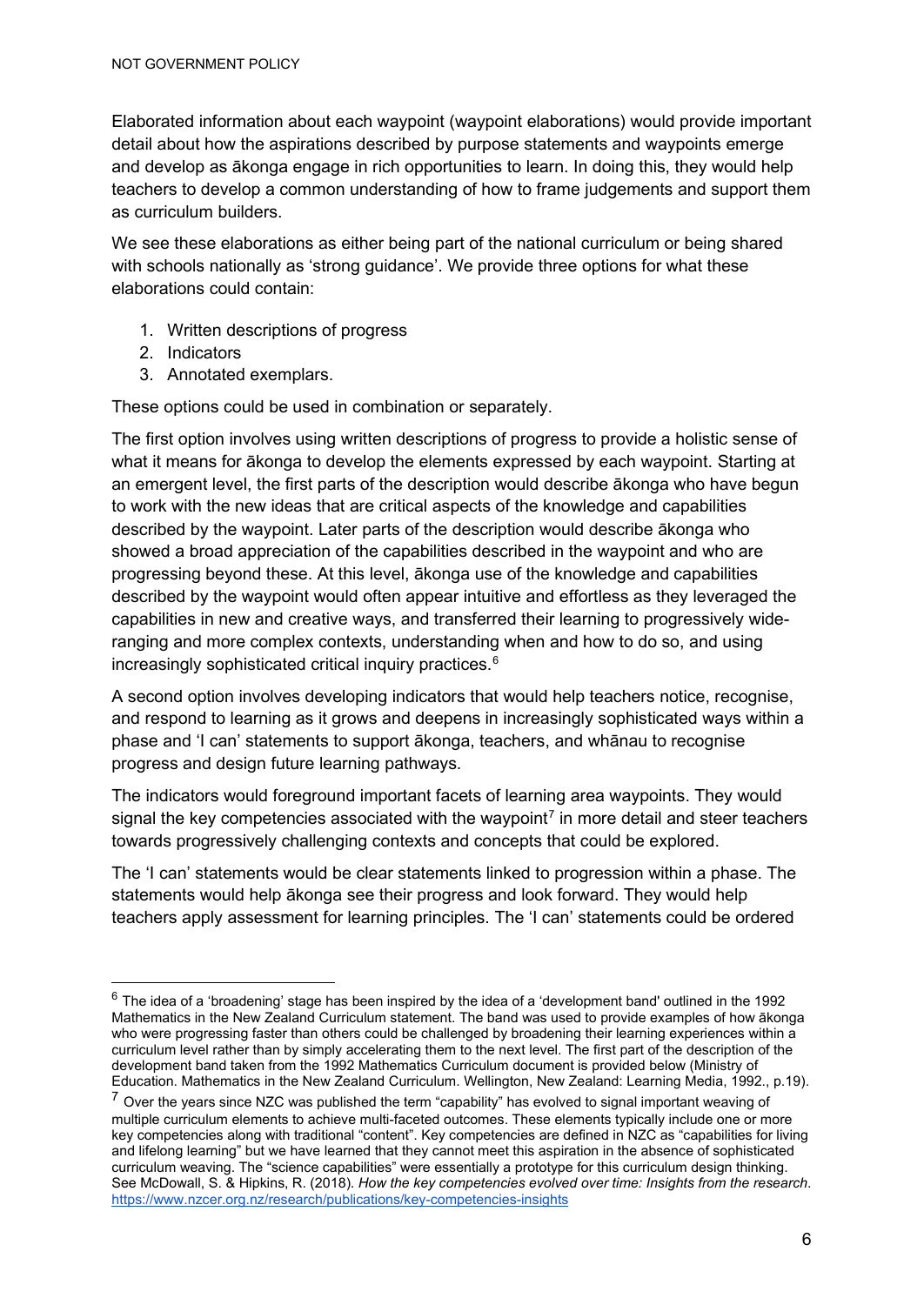from emerging to more complex and signal how key competencies and inquiry practices progress as they are applied and transferred to different contexts.

A third option is to develop annotated exemplars. These would use combinations of words, sound, pictures, and video to provide rich illustrations of ākonga working towards the aspirations of a waypoint. The annotated exemplars could draw on both the indicators and 'I can' statements.

As noted above, these options for elaboration could be used separately or combined in various ways. How they are used might also differ across phases.

Regardless of how the elaborations are presented, we believe that one focus of the waypoint elaborations should be to allow the progress of all learners to be understood in terms of the phase of learning they are currently in. For instance, an ākonga with learning support needs should be able to see their progress in terms of the purpose statements associated within their age-appropriate phase of learning and in relation to the waypoints that phase involves. This means providing descriptors of progress as part of the waypoint elaborations that illustrate progression for ākonga with learning support needs.

#### Structuring the elaborations

We see two options for structuring the elaborations. One option would be to develop separate elaborations for each waypoint. These would ensure that a finer-grain level of information about progress was provided for each learning area waypoint at each phase.

A second option would be to provide elaborations that consider all the learning area waypoints for that phase—a more holistic elaboration of the whole phase, rather than a single waypoint approach. This would offer the opportunity to easily see patterns of progress and achievement across learning areas, and compared with the first approach, could provide a more manageable number of elaborations. It would also provide the flexibility to foreground learning that is more important at a particular phase. For instance, in years 1-3 more detail might be provided about progress in literacy, numeracy, and learning to learn, including the contribution of oracy. This option could also provide some elaborations that illustrate integrated progress and application of learning across learning areas in years 9-10 for example.

#### Developing waypoint elaborations

The development of waypoint elaborations should be informed by both theory and empirical evidence. The theoretical basis for an elaboration can be informed by research literature and by the lived experience of practitioners and curriculum experts. The empirical evidence can be derived from ākonga' work and assessments, including observations of their learning in different contexts and the empirical data we already have from international studies, NMSSA, PaCT, e-asTTle and PAT. We recommend that work from a range of ākonga and contexts is used to supplement this evidence and to create exemplification.

The theory and evidence can then be used to generate the descriptors, indicators and exemplars associated with an elaboration. These would then be tested with teachers and ākonga and the results used to make adjustments. If needed, statistical processes could be used to support validation decisions. For instance, paired-comparison trials could be used to support a claim that the elaborations are being interpreted by teachers as intended.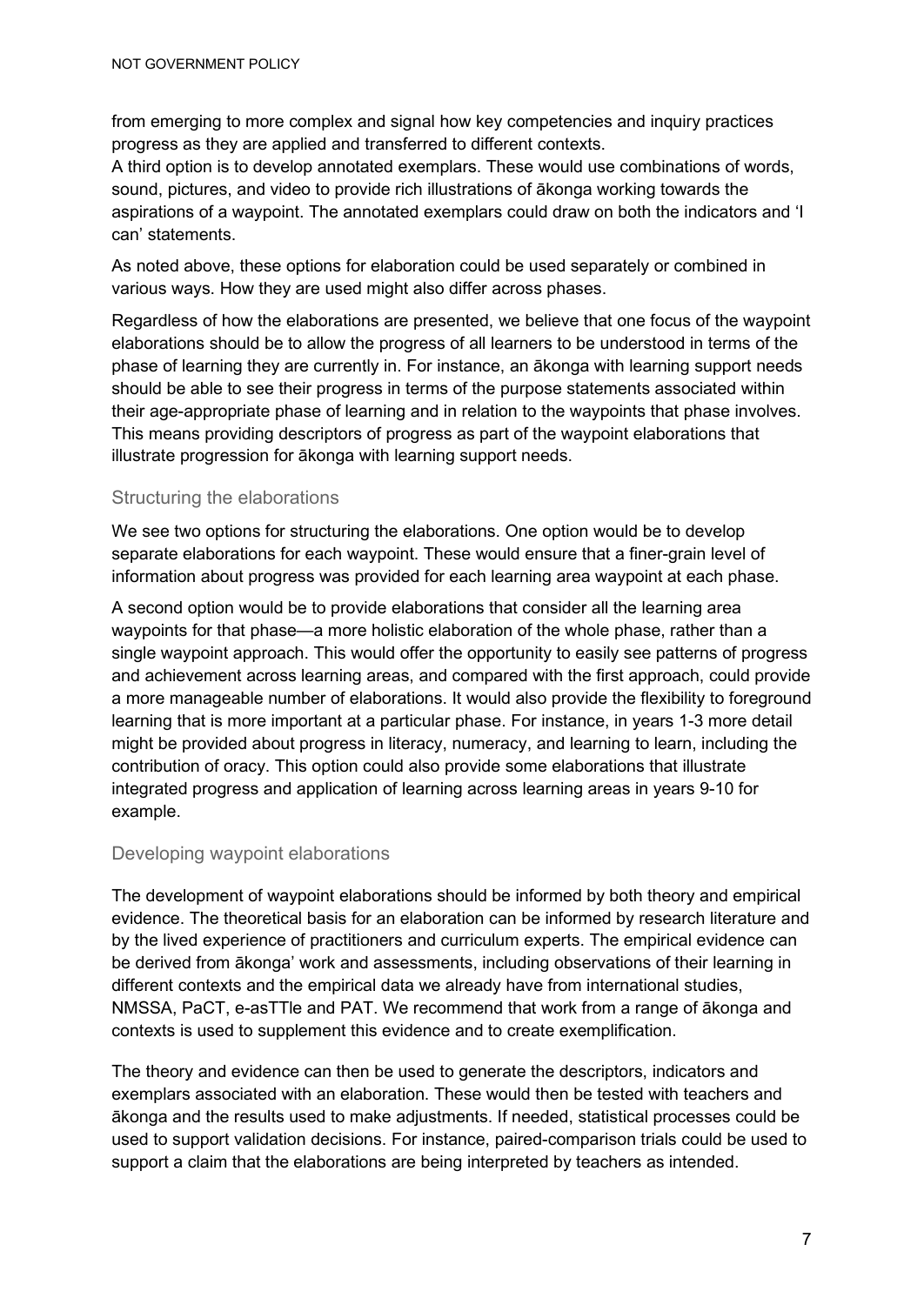## 3. Tools for informing decision making

The purpose statements, along with the waypoints and the waypoint elaborations would support teachers' judgements by providing nationally agreed upon descriptions of what constitutes progress and achievement. This section describes tools for informing decision making that are aligned with the curriculum and waypoint elaborations and that help teachers to elicit and interpret evidence of learning and progress. These tools would be provided at a national level to help calibrate decision making at a local level. They include Learning Progression Frameworks, Rich Assessment Tasks (e.g. ARBs and NMSSA tasks), Concept Maps (e.g. building conceptual understandings in social sciences, Building Science Concepts), and assessment tools (e.g. e-asTTle, PAT, PaCT).

#### Learning Progression Frameworks

Learning progression frameworks are tools that support teachers to make decisions about important capabilities that are needed across the curriculum as essential enablers for progress. The frameworks do this by describing, in some detail, how these capabilities emerge and become more sophisticated as learning progresses. The Learning Progression Frameworks (LPFs) for reading, writing, and mathematics are examples of existing learning progression frameworks. The LPFs describe how important literacy and numeracy skills develop from school entry to early secondary and beyond. They can be used to understand and anticipate the literacy and numeracy demands associated with different levels of schooling and to track progress.

The existing LPFs should be used to support a progressions-based curriculum by linking them to the purpose for learning and waypoint statements.

In time, other learning progression frameworks could also be developed to support a refreshed curriculum. For instance, learning progression frameworks that describe progression in Oracy, Critical Inquiry and/or Social and Emotional Learning.

Learning progression frameworks could also be developed at a local level. These would describe the growth of capabilities that a school and iwi or community have agreed are an important aspect of their graduate profile. Such a framework would be used to inform planning, teaching, and assessment decisions and to share progress in partnership with parents and whānau.

#### Rich assessment tasks

Rich assessment tasks are specific activities ākonga undertake that have real-world value and use, and through which ākonga are able to display their grasp and use of important ideas and capabilities. Rich assessment tasks provide multiple opportunities to observe how students select and use different capabilities to carry out investigations and solve problems. Well crafted observation schedules can support teachers to interpret what they observe when ākonga respond to the tasks and link these interpretations to curriculum goals.

Rich assessment tasks would be centrally created and designed to promote assessment for learning. The tasks would be designed to elicit information in the context of real-time learning in ways that helped teachers to generate feedback and ākonga to self and peer-assess. The Ministry's Assessment Resource Banks (ARBs) could be repurposed to manage and curate the rich tasks. Many of the existing resources within the ARBs already support teachers to elicit information, generate feedback, and make 'next-step' decisions.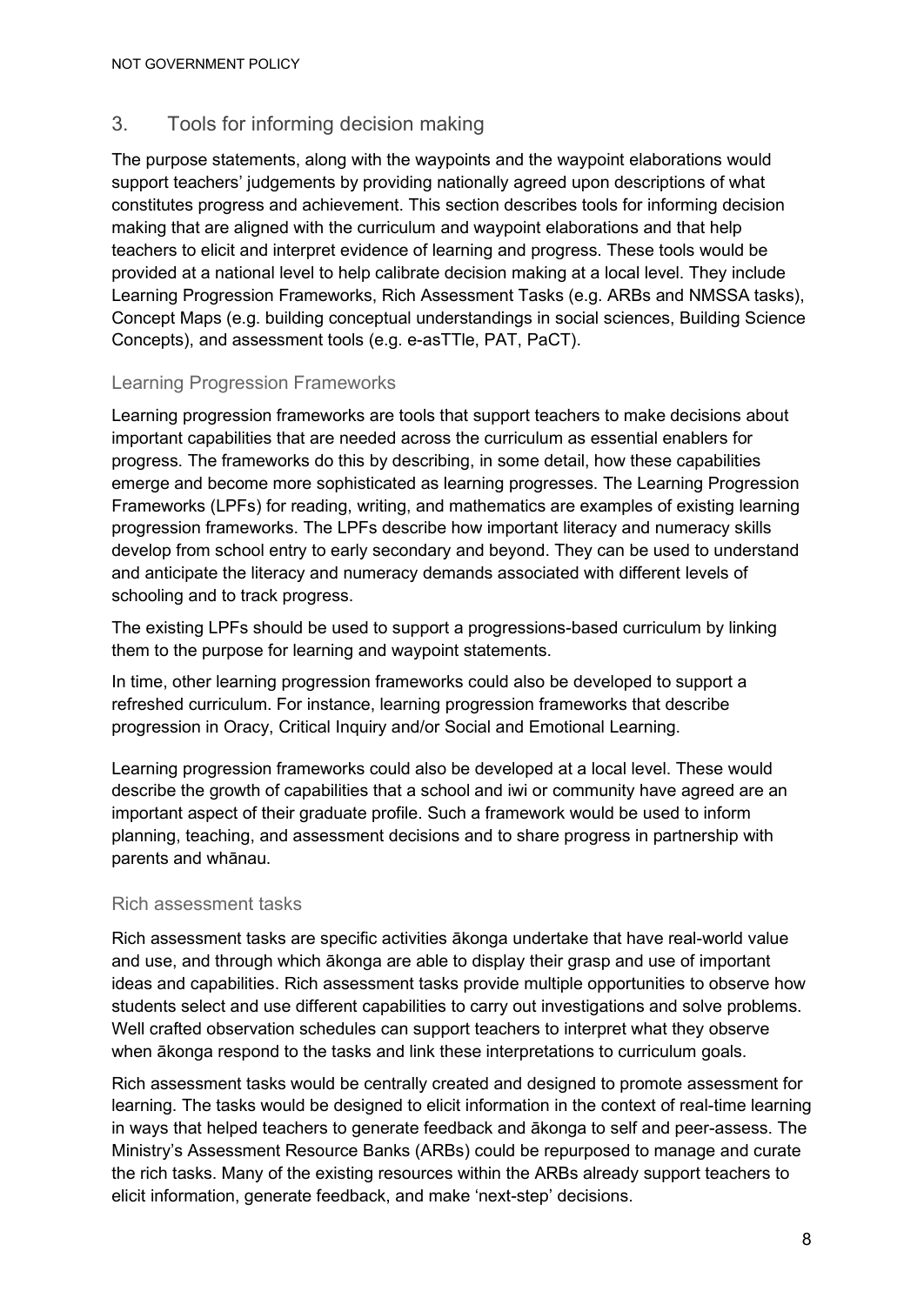#### Concept maps

An online library of conceptual progress descriptions (concept maps) would provide teachers with a carefully researched and fine-grained view of how some of the big-ideas, threshold concepts, and capabilities that underlie a curriculum progression typically develop. Concept maps would be aimed at supporting the design of rich opportunities to learn and responsive decision making in the classroom. [8](#page-9-0) They would foreground the meaning of important elements of the curriculum progressions and provide rich descriptions of how they typically develop with instruction. The concept maps could describe learning that might occur over shorter or longer periods of time. One important function of the concept maps could be to support teachers to identify and respond to 'worry points' that are critical parts of progression.

The concept maps would be informed by empirical evidence as well as professional knowledge. There could be multiple maps in each learning area and these could be added to and improved over time.

Figure 1 shows a version of a concept map currently available in the ARB site. The map allows teachers to explore different elements of thinking with and about fractions. For instance, by selecting the heading 'Fractions as part whole relationships' they can find information about how students' understanding of part-whole relationships emerges and develops. The map also provides links to resources that can be used to elicit and decide how to respond to students' thinking and ideas about part-whole relationships.

| <b>Partitioning and Divided</b><br>quantities                        |                            | <b>Fractions as part whole</b><br>relationships |
|----------------------------------------------------------------------|----------------------------|-------------------------------------------------|
| <b>Introduction</b>                                                  | <b>Fractional Thinking</b> | <b>Equivalence</b>                              |
| <b>Fractions as operators</b>                                        |                            | <b>Fractions and number lines</b>               |
| <b>Unitising with fractions</b>                                      |                            | <b>Adding and subtracting</b><br>fractions      |
| * these categories are not separate, they can overlap significantly. |                            |                                                 |

#### **Figure 1: A concept map for fractional thinking**

<span id="page-9-0"></span><sup>8</sup> Wilson, Mark. 'Measuring Progressions: Assessment Structures Underlying a Learning Progression'. *Journal of Research in Science Teaching* 46, no. 6 (August 2009): 716–30. <https://doi.org/10.1002/tea.20318>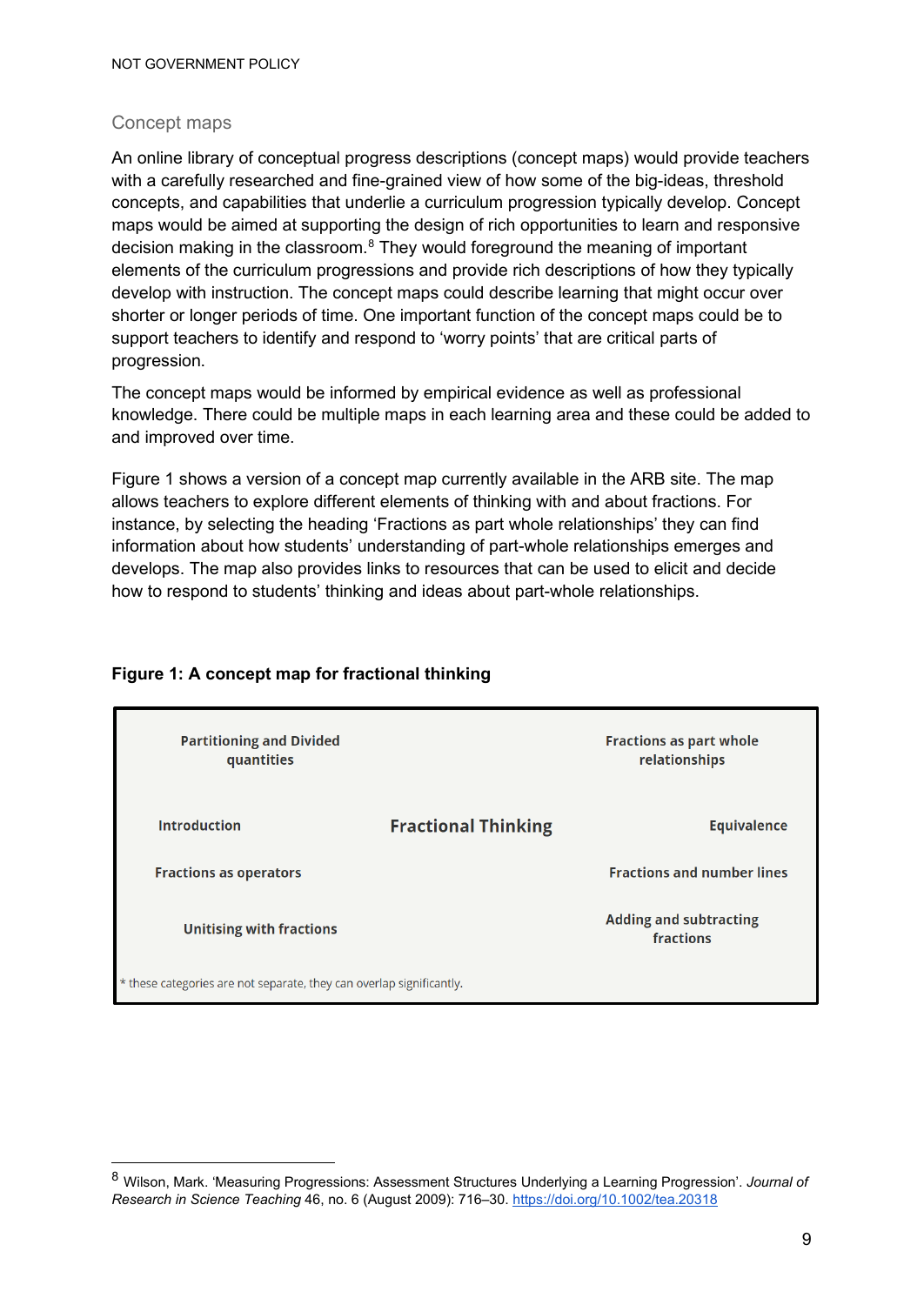Appendix 2 shows an example of a concept map from the research literature in science (Wilson, 200[9](#page-10-0))<sup>9</sup>. This map focuses on a set of understandings ākonga are expected to develop by the eighth-grade as part of an American science curriculum. The written descriptors attempt to provide some detail about ākonga' growing conceptual understanding and the common misconceptions that can be addressed as part of learning about planet Earth in the solar system.

The example has not been selected to represent best-practice. It could be improved, for instance, by providing associated examples of students' work. It also has a focus on one specific set of concepts and could be readily enriched by a complementary focus on one of the science capabilities. What it does show however, is that there is a learning journey associated with meeting the associated learning intentions. This will involve a purposeful and informed programme of learning and include multiple decision points. This journey might look different in different contexts and for different ākonga but there will be commonalities that teachers should anticipate and design for.

#### Assessment tools

Current literacy and numeracy assessment tools use different rubrics and different scales and this can cause unnecessary confusion. All existing assessment tools should help teachers calibrate their understanding of how a student is progressing in relation to the refreshed curriculum. For instance, if e-asTTle is part of a new curriculum environment, teachers should be able to easily link performance on the tool to progressions in the refreshed curriculum. This may require re-purposing some existing assessment tools.

Some new assessment tools may be useful in areas other than literacy and numeracy. One option is to build on recent work done by the National Monitoring Study of Student Achievement (NMSSA) in science. This new online tool allows teachers to assess their ākonga using items based on those used in the NMSSA study. Once marked, the assessment can locate ākonga achievement on the scale used in the science monitoring study. The tool also supports teachers to understand the underlying science construct being assessed by involving them in the marking process and by providing rich item by item reporting. Reporting generated by the tool could be linked to the new learning waypoints as part of a refresh of the science learning area.

All new and existing assessment tools should be able to report against curriculum expectations by relating performance on the tool to waypoint expectations for a phase of learning. Tools that assess numeracy and literacy should also be able to show how performance relates to the NCEA literacy and numeracy standards.

<span id="page-10-0"></span><sup>9</sup> Wilson, Mark. 'Measuring Progressions: Assessment Structures Underlying a Learning Progression'. *Journal of Research in Science Teaching* 46, no. 6 (August 2009): 716–30. [https://doi.org/10.1002/tea.20318.](https://doi.org/10.1002/tea.20318)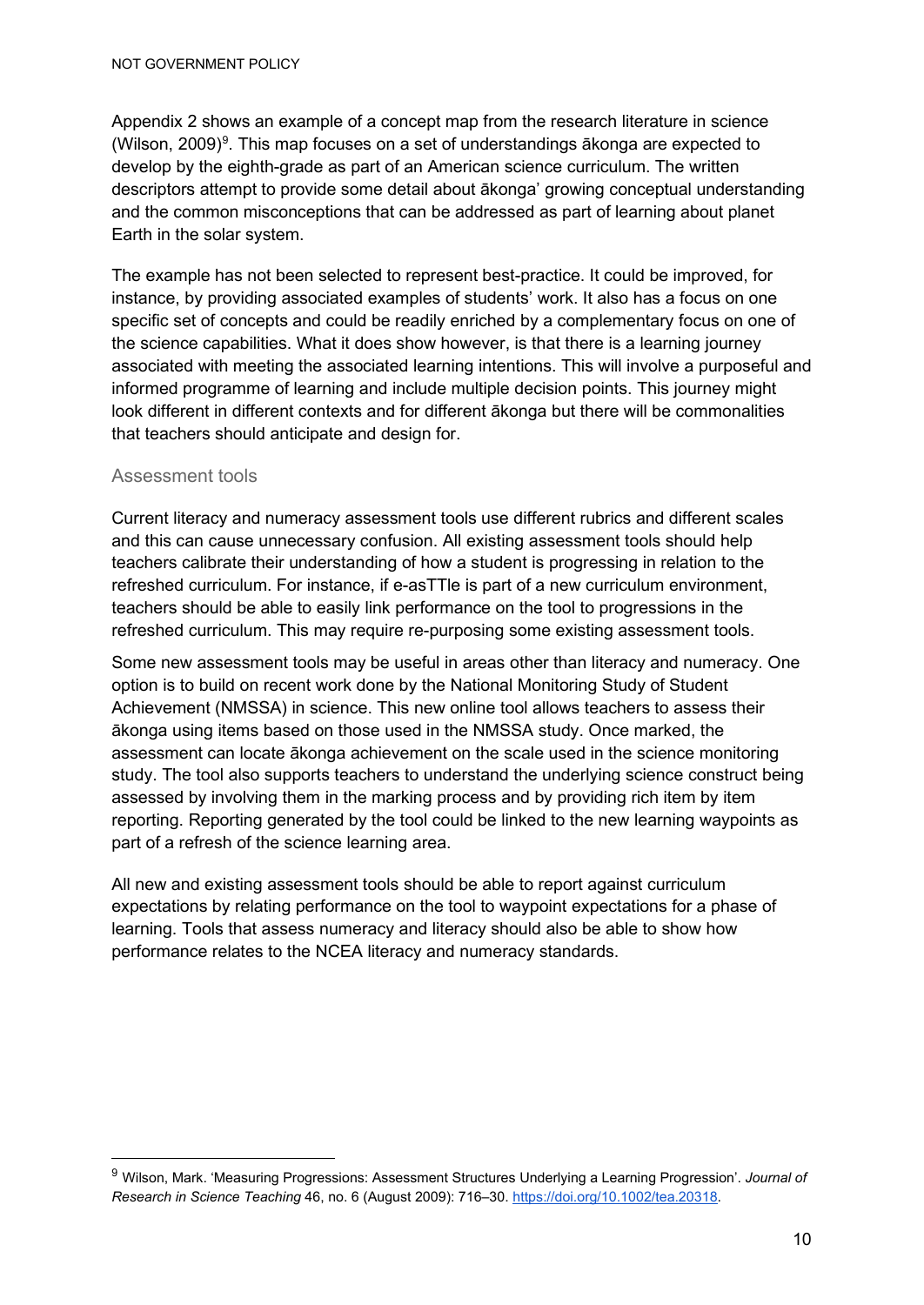### 4. Communities of practice

Our final element for an effective decision-making infrastructure is communities of practice. Teacher decision making is strengthened when it is embedded within a community of peers who are accountable to each other, to their ākonga, and to their ākonga whānau and communities. In the context of making assessment decisions, Mark Wilson refers to this as a "community of judgment"[10](#page-11-0). The community is a social setting where interactions between people bring meaning to the descriptions of progress outlined above. A community of practice supports decision making when its members are involved in group-decision making activities about ākonga and their learning and have access to shared resources and language. If teacher decisions are to have meaning across our schooling system, the community that supports them has to extend beyond the local school to groups of schools and to schools nationally.

Ongoing collaboration between groups of educators will enable them to come to a shared understanding of what progress looks like at different phases and waypoints. It will also help establish and maintain consistency in analysing evidence, and providing feedback that highlights next learning steps for ākonga.

## What would this mean for ākonga, teachers, and whānau?

In this paper we have described the elements and supports that we believe are needed to determine how learning is progressing.

These elements illustrate and illuminate learning paths that enable ākonga to look forward, see possible futures for themselves and tell stories about their growth. Together, the elements describe what we would see if a student was making progress, enabling teachers to develop rich learning opportunities and anticipate 'worry points' and challenges.

We also believe that the clear, easily understood ways of determining how learning is progressing, as outlined in this paper, would better enable teachers and whānau to work, together in ways that help our young people grow into well rounded adults who are confident, connected, actively involved, lifelong learners in a bi-cultural society, and who are well equipped with the knowledge, competencies, and values they need to realise their potential and contribute to the wellbeing of Aotearoa and the planet.

<span id="page-11-0"></span><sup>10</sup> Wilson, Mark. 'Assessment, Accountability and the Classroom: A Community of Judgment'. *Yearbook of the National Society for the Study of Education* 103, no. 2 (4 April 2005): 1–1[9.](https://doi.org/10.1111/j.1744-7984.2004.tb00046.x) [https://doi.org/10.1111/j.1744-](https://doi.org/10.1111/j.1744-7984.2004.tb00046.x) [7984.2004.tb00046.x](https://doi.org/10.1111/j.1744-7984.2004.tb00046.x)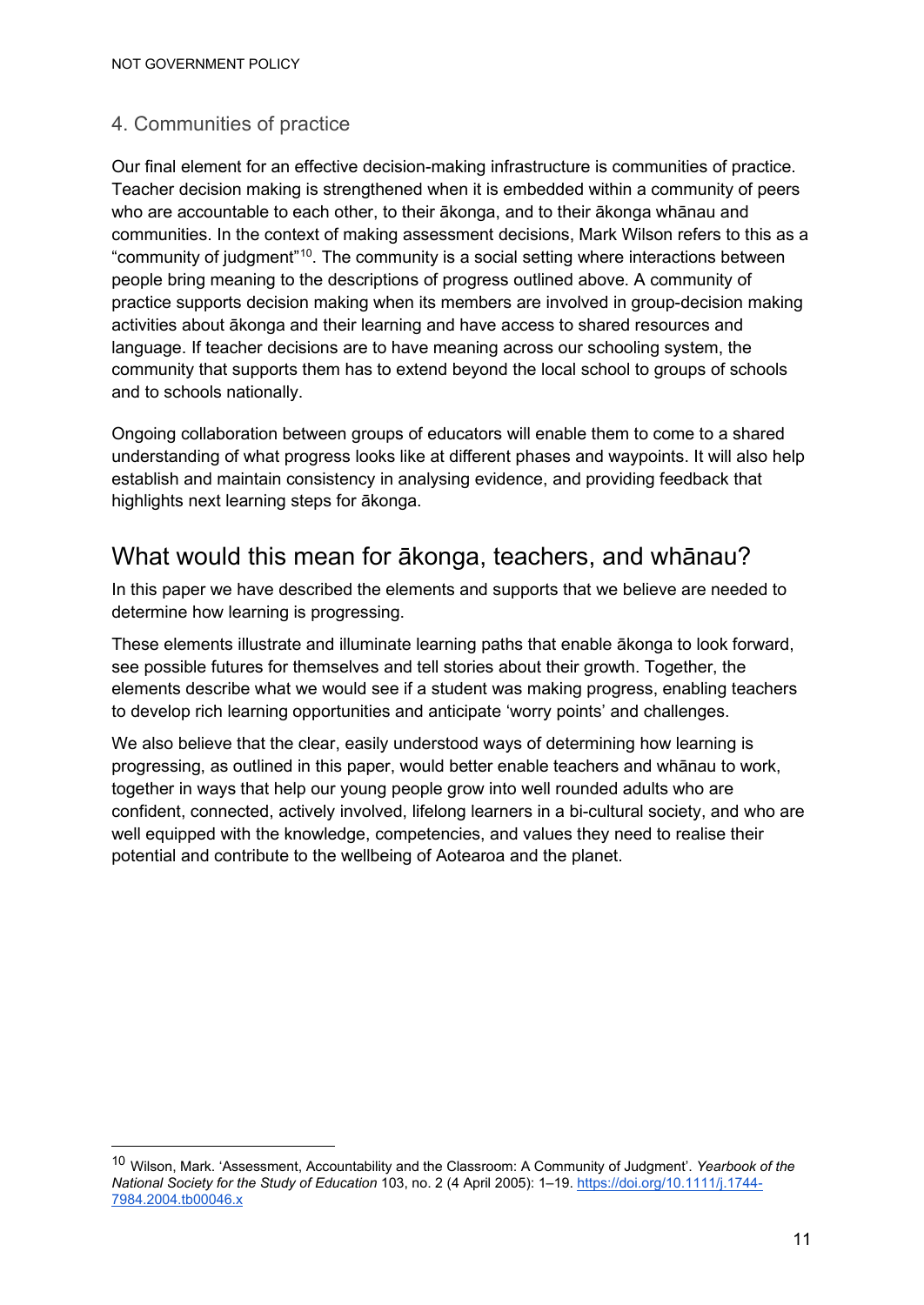## <span id="page-12-0"></span>Appendix 1

# Who needs information from teacher judgements?<sup>[11](#page-12-0)</sup>

| <b>Stakeholder</b><br>voice | What progress and achievement information do I need to support my own and others<br>learning?                                                                                                                                                                                                                                                                                                                                                                                                                                                                                                                                                                                                                                                                                                                                                                                                                                                                                | What do I want to move away from?                                                                                                                                                                                                                                                                                                                                                                                                                                                                                                                                        |
|-----------------------------|------------------------------------------------------------------------------------------------------------------------------------------------------------------------------------------------------------------------------------------------------------------------------------------------------------------------------------------------------------------------------------------------------------------------------------------------------------------------------------------------------------------------------------------------------------------------------------------------------------------------------------------------------------------------------------------------------------------------------------------------------------------------------------------------------------------------------------------------------------------------------------------------------------------------------------------------------------------------------|--------------------------------------------------------------------------------------------------------------------------------------------------------------------------------------------------------------------------------------------------------------------------------------------------------------------------------------------------------------------------------------------------------------------------------------------------------------------------------------------------------------------------------------------------------------------------|
| <b>Ākonga</b>               | I want descriptions of learning paths that I can understand so that I can look forward, see<br>possible futures for myself and tell stories about my growth.<br>I want to check where I am in my learning and I want to talk with my teacher and my<br>peers about what I need to do to improve.<br>I want feedback about my learning and progress. I want the whole picture – not just a<br>view of where I am now, but also what I might do next. And not just the places where<br>there are gaps in my learning, but also where others see my strengths and the things I<br>can contribute.<br>I want to be valued for who I am and for everything I bring from the different worlds to<br>which I belong. Success for me is not just about marks. It's about wellbeing and<br>relationships, and about getting stronger and better at managing my own life and my<br>own learning. It's about being active in my community - I am already a citizen.                     | I want to move away from judgements that show I am not<br>appreciated for who I am, the cultures I belong to, or what I<br>bring to my learning.<br>I want to move away from waiting for the teacher to tell me<br>what to do next.<br>And I want to move away from judgements that label or<br>marginalise me, my friends, or my school.                                                                                                                                                                                                                                |
| <b>Teacher</b>              | I want to provide rich, holistic descriptions of the skills, knowledge, and aptitudes of<br>ākonga and to do this, I need processes, tools, and routines that help me notice,<br>recognise, and respond to all valued learning - not just literacy and numeracy. I want<br>information that will be useful when talking with parents and whānau.<br>I want to be clear about what I would see if a student was making progress and I want to<br>be able to describe student progress and achievement in terms of our school's vision,<br>values and graduate profile.<br>I want to recognise what ākonga can do relative to expectations, and I want to determine<br>their next steps in learning and design forward.<br>I want to make judgements about how well learning has taken place and I want to use<br>those judgements to help inquire into and evaluate the impact of our teaching practice.<br>I want to make judgements in ways that enable us to work smarter. | I want to move away from situations where akonga arrive in<br>my classrooms with no information about their wellbeing<br>needs, interests, progress or achievements to date.<br>I want to move away from 'over assessment' in some areas<br>and I want help to figure out how to make judgements about<br>things that are harder to measure but that our community<br>sees as most important.<br>I don't want assessment practices and achievement<br>information that are cumbersome to administer, difficult to<br>understand and which creates added workload issues. |

<sup>11</sup> The information in this table has been synthesised from Kōrero Mātauranga and the CPA MAG report.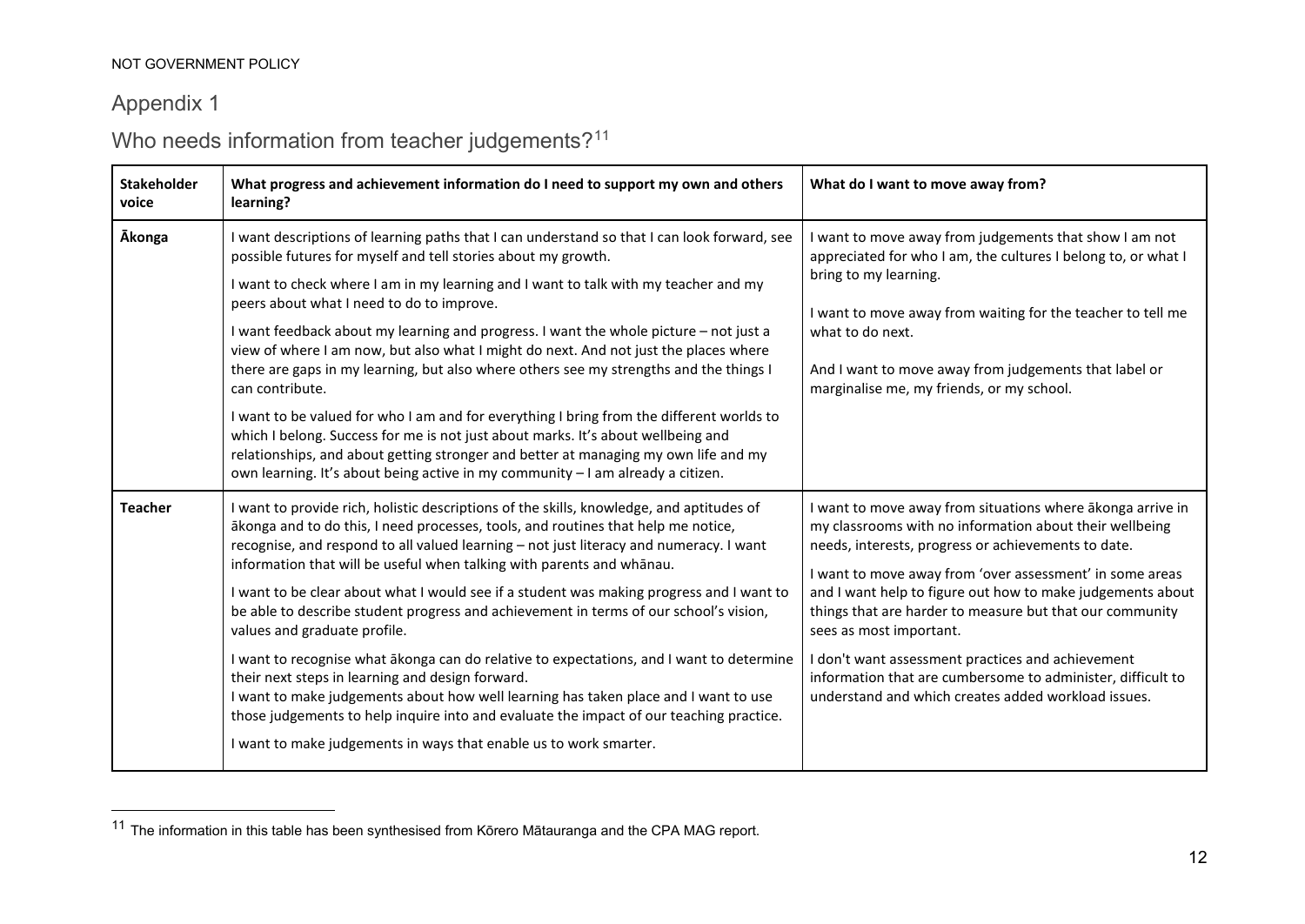| <b>Stakeholder</b><br>voice | What progress and achievement information do I need to support my own and others<br>learning?                                                                                                                                                                                                                                                                                                                                                                                                                                                                                                                                                                                                                                                                                                                                                                                                                                                        | What do I want to move away from?                                                                                                                                                                                                                                                                                                                                                                                                                                                                                                                                                                                                                                                                            |
|-----------------------------|------------------------------------------------------------------------------------------------------------------------------------------------------------------------------------------------------------------------------------------------------------------------------------------------------------------------------------------------------------------------------------------------------------------------------------------------------------------------------------------------------------------------------------------------------------------------------------------------------------------------------------------------------------------------------------------------------------------------------------------------------------------------------------------------------------------------------------------------------------------------------------------------------------------------------------------------------|--------------------------------------------------------------------------------------------------------------------------------------------------------------------------------------------------------------------------------------------------------------------------------------------------------------------------------------------------------------------------------------------------------------------------------------------------------------------------------------------------------------------------------------------------------------------------------------------------------------------------------------------------------------------------------------------------------------|
|                             | I want information about how big ideas typically develop as ākonga learn so that I can<br>develop rich learning opportunities and anticipate challenges.                                                                                                                                                                                                                                                                                                                                                                                                                                                                                                                                                                                                                                                                                                                                                                                             |                                                                                                                                                                                                                                                                                                                                                                                                                                                                                                                                                                                                                                                                                                              |
| Whānau                      | We want to know how our children are doing in things that are important to us i.e. we<br>want to have a say on the type of information we are given and how it is provided. Are<br>they progressing at about the right pace? Are they happy? Do they have friends at<br>school? Do they feel they belong? We want information that we understand and in a<br>format that we understand and we want to know what is being done to help them learn<br>and develop, and what we could do at home. We want you to ask us about the things<br>that may impact on our children's learning at school.<br>All of our children bring knowledge, hopes and dreams of their own. We want you to<br>know and understand our children and to value the richness of their lives away from<br>school, because they carry the hopes and dreams of our whanau. We want to work with<br>you so that, together, we can help our children grow into well rounded adults. | We know our children better than anyone. We want to move<br>away from situations where our knowledge is not valued, and<br>the exchange of information is not reciprocal. Where we<br>receive a limited amount of information about our children's<br>progress and experiences at school, and it does not always<br>answer the questions we have. Where the language and<br>format used to convey the information makes it difficult for<br>us to understand what it means.<br>We want to move away from situations where we get too<br>much or too little information, and where we don't have the<br>time or opportunities to make sense of it.                                                            |
| <b>School Leader</b>        | I want to use dependable teacher judgements to support:<br>learning focused conversations between akonga, whanau and teachers<br>dialogue between teachers about progression<br>short term and long term decision making at ākonga, teacher and school level.<br>I want to use dependable judgements to support my decisions about how to improve<br>equity, and ākonga participation, engagement, wellbeing, progress, and achievement.<br>I want quality information to evaluate the impact of my leadership, especially in our<br>areas of strategic focus. In relation to valued outcomes, I want to know:<br>how different groups of akonga are progressing and achieving in our school<br>how our ākonga are progressing and achieving overall<br>what is working to promote learning and address equity.                                                                                                                                      | I don't want to provide information or teacher judgements to<br>others that could be used to create simplistic and damaging<br>league tables that name and blame schools. I don't want to<br>use assessment information for streaming akonga, creating<br>self-fulfilling prophecies about them, or making overly<br>simplistic judgements about teaching effectiveness.<br>I want to move away from a system where important<br>information does not always follow akonga and can be lost<br>when ākonga transition.<br>I want to move away from over-assessment in some areas,<br>and I want help to figure out how to assess the things that<br>are harder to measure but that our community sees as most |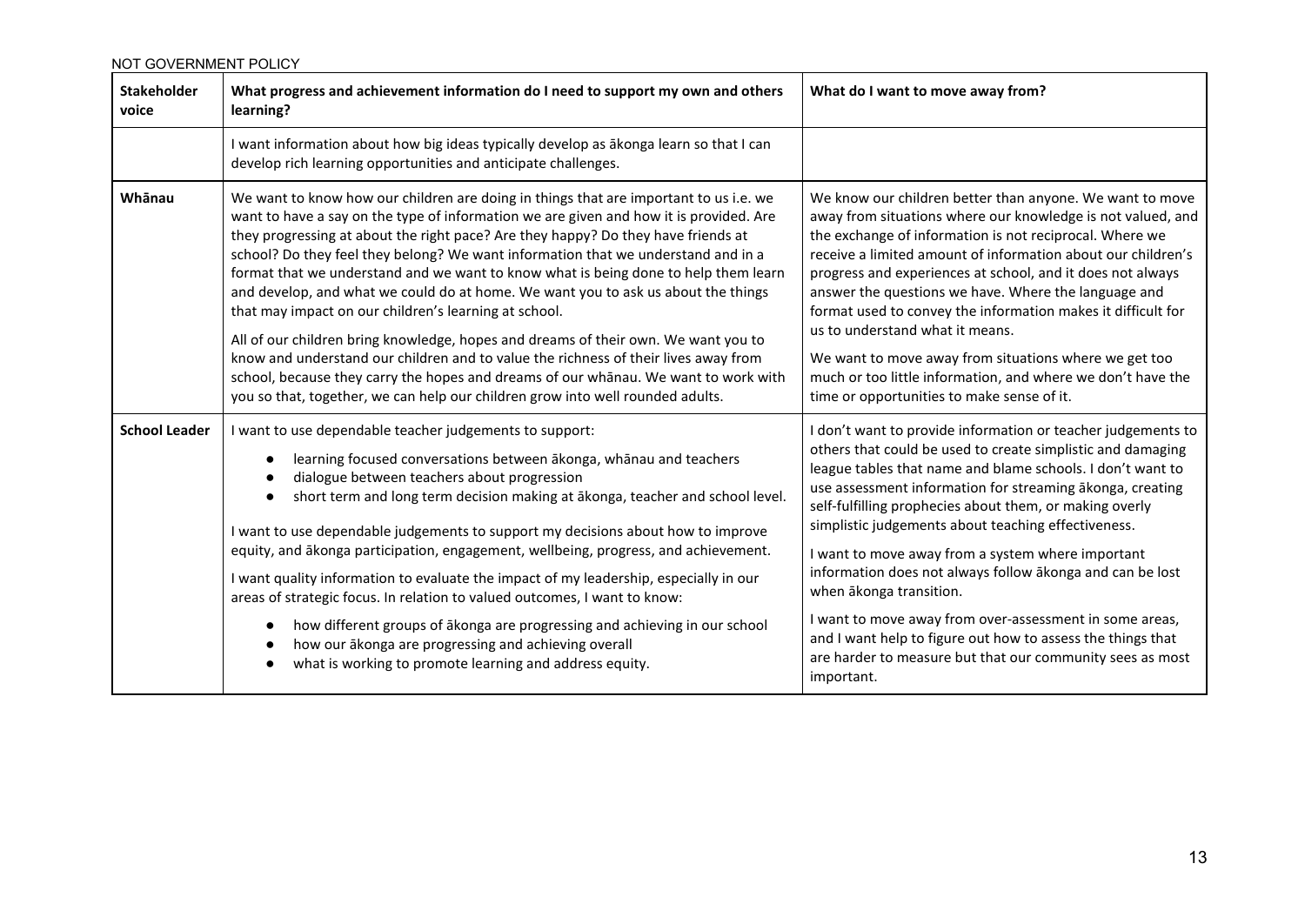| <b>Stakeholder</b><br>voice | What progress and achievement information do I need to support my own and others<br>learning?                                                                                                                                                                                                                                                                                                                                                                                                                                                                                                                                                                                                                                                                                                           | What do I want to move away from?                                                                                                                                                                                                                                                                                                                                 |
|-----------------------------|---------------------------------------------------------------------------------------------------------------------------------------------------------------------------------------------------------------------------------------------------------------------------------------------------------------------------------------------------------------------------------------------------------------------------------------------------------------------------------------------------------------------------------------------------------------------------------------------------------------------------------------------------------------------------------------------------------------------------------------------------------------------------------------------------------|-------------------------------------------------------------------------------------------------------------------------------------------------------------------------------------------------------------------------------------------------------------------------------------------------------------------------------------------------------------------|
| Hapū and iwi                | We want to understand how well our tamariki are doing in terms of matauranga Maori.<br>We want to have a say in the type of information that is gathered and provided and how.<br>We want information that tells us how well the system is educating our tamariki.<br>Our tamariki bring their language, culture and identity to schools. We want you to know<br>and understand our tamariki and value their hapū and iwi identities, and them as Māori,<br>because they are our future generations, our future leaders, mātauranga Māori-Māori<br>knowledge holders, and kaitiaki of our marae and tikanga. We want to work together<br>with you to ensure our future generations (all tamariki) are bicultural/bilingual and are<br>able to bring mātauranga Māori to problem-solving and innovation. | We want schools to value te reo Maori and to teach it<br>beyond colours and numbers year after year.<br>We want to move away from a system where mātauranga<br>Māori is not valued in schools and Aotearoa.<br>We want to move away from a system where some schools<br>do not value mātauranga Māori or address our educational<br>aspirations for our tamariki. |